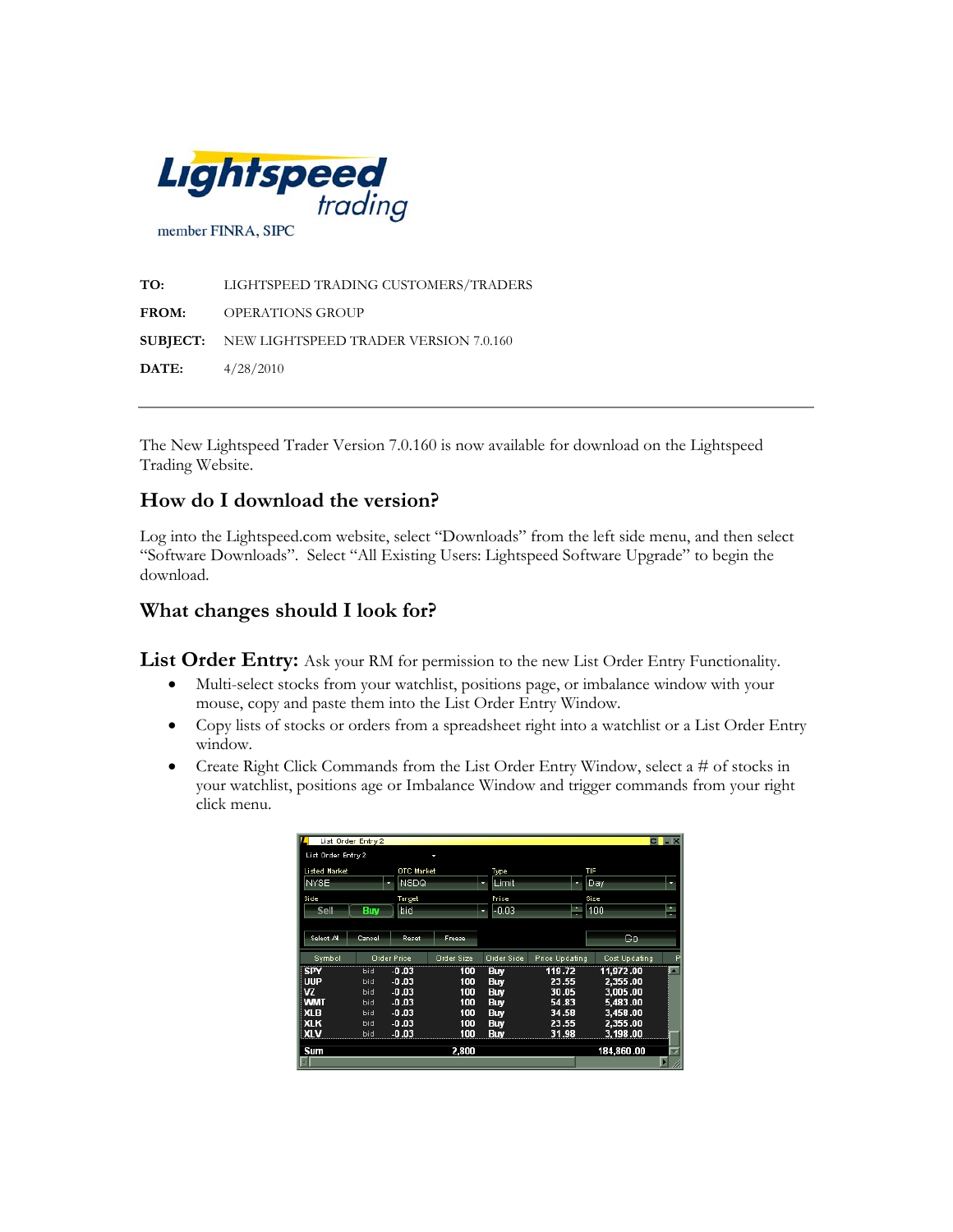**New Mappable Keys on the Keyboard Tab:** Users can now map the entire Number Pad, Insert, Delete, Home, End, Pg Up, and Pg Dn with or without combinations of CTRL, ALT or Shift.



Note: Remember to turn off Tier Changers if you would like to map keyboard keys to the Number Pad, by unchecking the box "Use Numpad to Change Tier" in the Tier Sizes tab.

**Laptop Page Now with Advanced Functionality:** Laptop Page has now been modified to "Laptop Mode." When users switch to Laptop Mode on a new machine they will be asked if they would like to always consider that machine a "Laptop." If so, Lightspeed will always open in Laptop Mode on that machine going forward.

Lightspeed will not subscribe to any data on other pages when you are in Laptop Mode.



## **Show Max Marked P&L and Marked P&L Lost (Intraday) in the**

**Account Summary Window:** These rows will display your Max Marked P&L on the day and the Marked P&L Lost from your highest Marked P&L on the day, seen below: